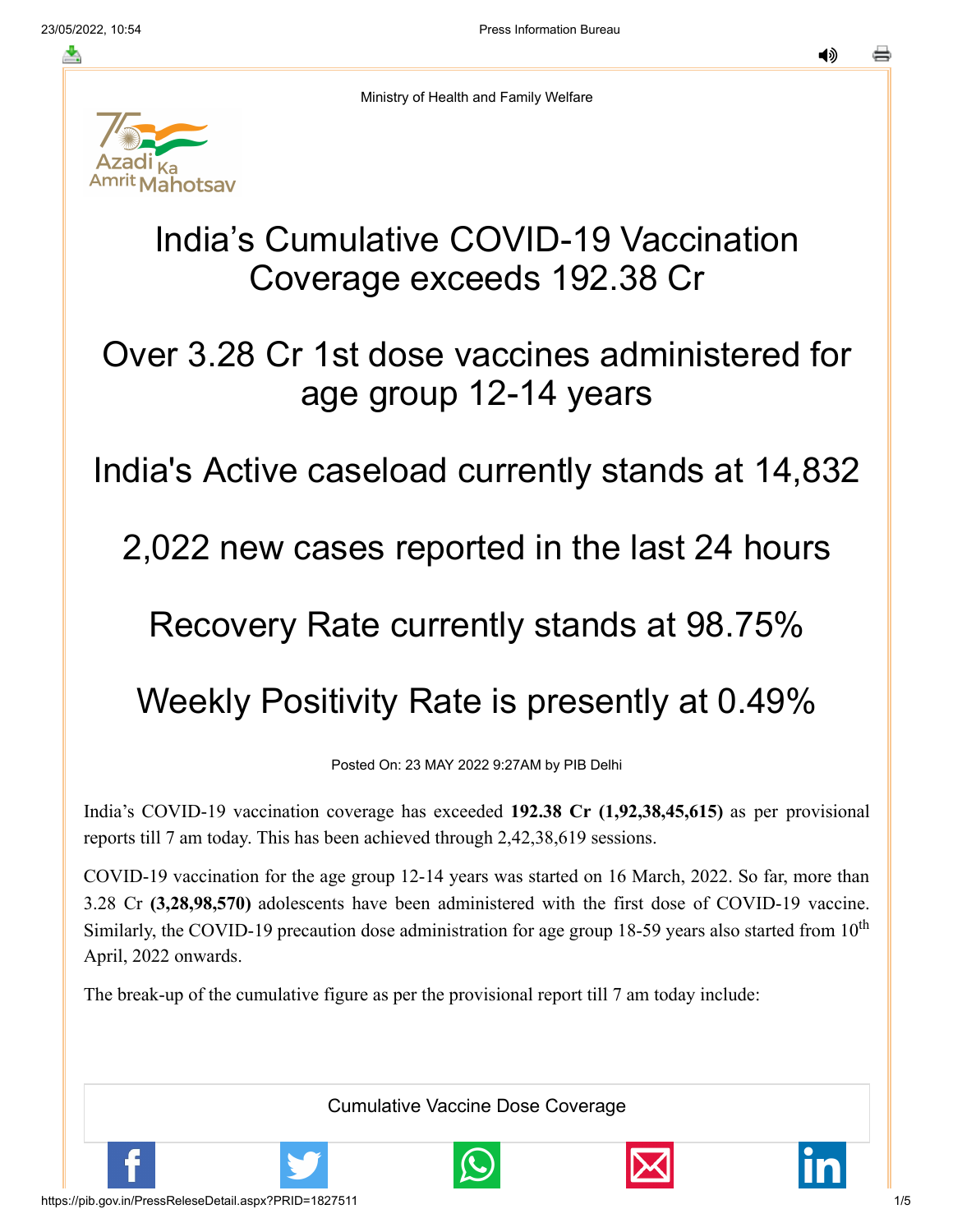| <b>HCWs</b>           | 1 <sup>st</sup> Dose   | 1,04,06,543     |
|-----------------------|------------------------|-----------------|
|                       | 2 <sup>nd</sup> Dose   | 1,00,34,725     |
|                       | <b>Precaution Dose</b> | 51,20,932       |
| <b>FLWs</b>           | 1 <sup>st</sup> Dose   | 1,84,18,286     |
|                       | 2 <sup>nd</sup> Dose   | 1,75,74,512     |
|                       | <b>Precaution Dose</b> | 84,21,873       |
| Age Group 12-14 years | 1 <sup>st</sup> Dose   | 3,28,98,570     |
|                       | 2 <sup>nd</sup> Dose   | 1,42,09,586     |
| Age Group 15-18 years | 1 <sup>st</sup> Dose   | 5,91,96,768     |
|                       | 2 <sup>nd</sup> Dose   | 4,48,68,847     |
| Age Group 18-44 years | 1 <sup>st</sup> Dose   | 55,68,61,124    |
|                       | 2 <sup>nd</sup> Dose   | 48,74,05,133    |
|                       | <b>Precaution Dose</b> | 5,99,690        |
| Age Group 45-59 years | 1 <sup>st</sup> Dose   | 20, 31, 97, 206 |
|                       | 2 <sup>nd</sup> Dose   | 19,02,51,150    |
|                       | <b>Precaution Dose</b> | 11,84,982       |
| Over 60 years         | 1 <sup>st</sup> Dose   | 12,70,54,233    |
|                       | 2 <sup>nd</sup> Dose   | 11,86,19,321    |
|                       | <b>Precaution Dose</b> | 1,75,22,134     |
|                       |                        |                 |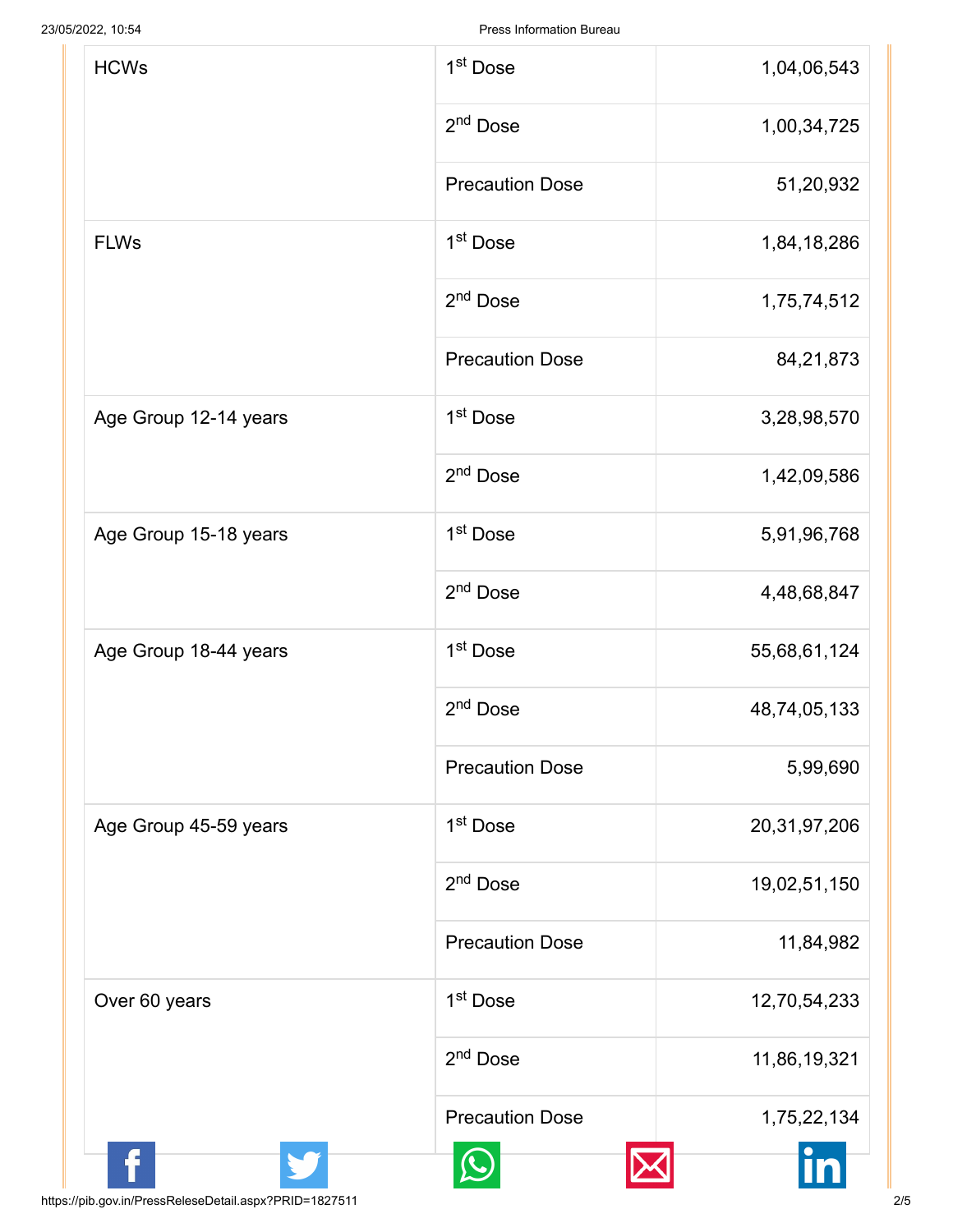| <b>Precaution Dose</b> | 3,28,49,611    |
|------------------------|----------------|
| Total                  | 1,92,38,45,615 |

India's Active Caseload currently stands at **14,832.** Active cases now constitute **0.03%** of the country's total Positive Cases**.**



Consequently, India's recovery rate stands at **98.75%. 2,099** patients have recovered in the last 24 hours and the cumulative tally of recovered patients (since the beginning of the pandemic) is now at **4,25,99,102.**







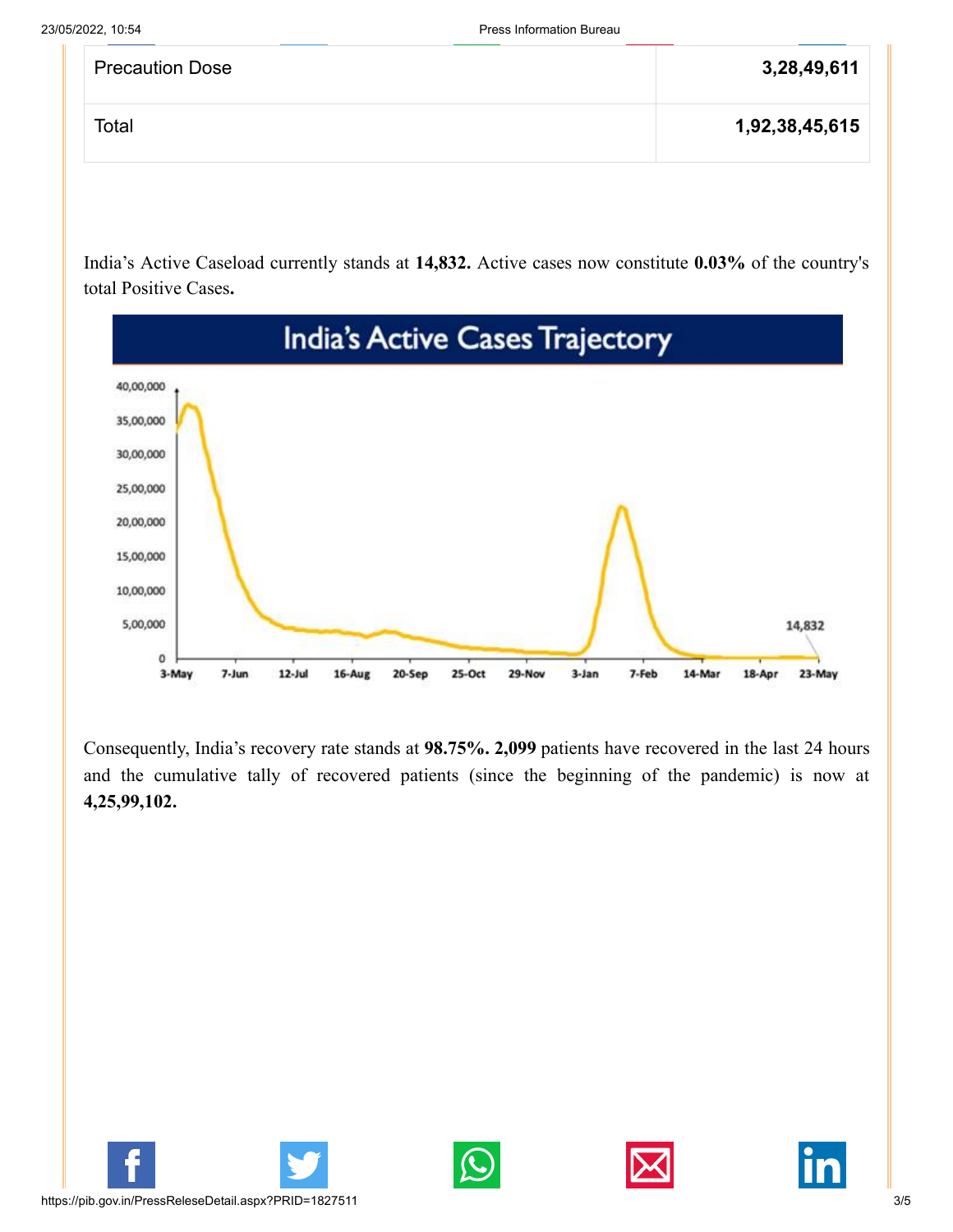23/05/2022, 10:54 Press Information Bureau



#### **2,022 new cases** were reported in the last 24 hours.



The last 24 hours saw a total of **2,94,812** COVID-19 tests being conducted. India has so far conducted over **84.70 Cr (84,70,92,226)** cumulative tests.

**Weekly Positivity Rate** in the country currently **stands at 0.49%** and the **Daily Positivity rate is reported to be 0.69%.**